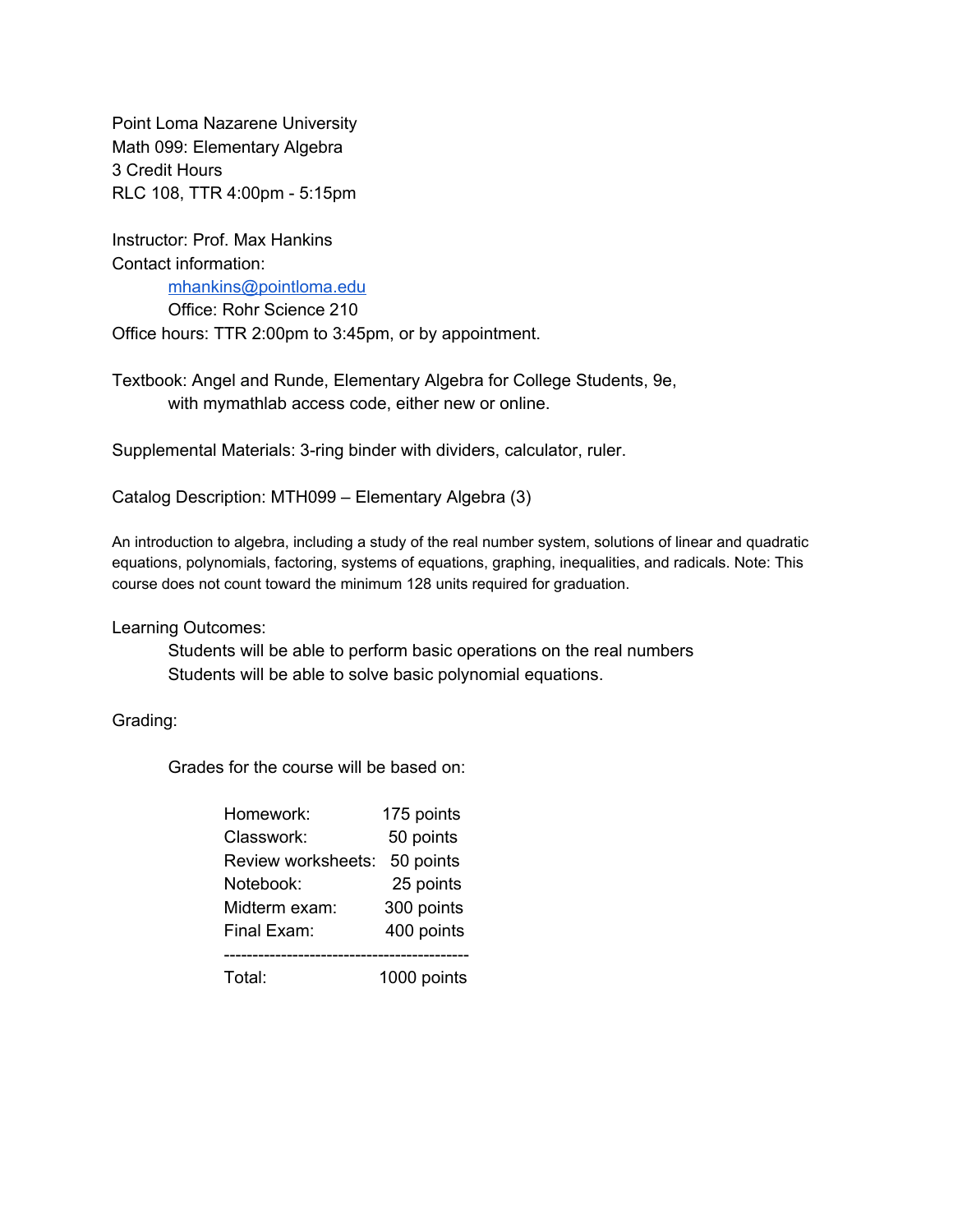#### Grading Scale:

Course grades will be assigned according to the following point scale:

A [925, 1000] A- [900, 924] B+ [875, 899] B [825, 875] B- [800, 824] C+ [775, 799] C [725, 775] C- [700, 724] D+ [675, 699] D [625, 674] D- [600, 624] F [0, 599]

Note that scores of 59.9% or lower will result in an F.

University Mission:

Point Loma Nazarene University exists to provide higher education in a vital Christian

community where minds are engaged and challenged, character is modeled and formed, and

service becomes an expression of faith. Being of Wesleyan heritage, we aspire to be a learning

community where grace is foundational, truth is pursued, and holiness is a way of life.

Department Mission:

The Mathematical, Information, and Computer Sciences department at Point Loma Nazarene University is committed to maintaining a curriculum that provides its students with the tools to be productive, the passion to continue learning, and Christian perspectives to provide a basis for making sound value judgments.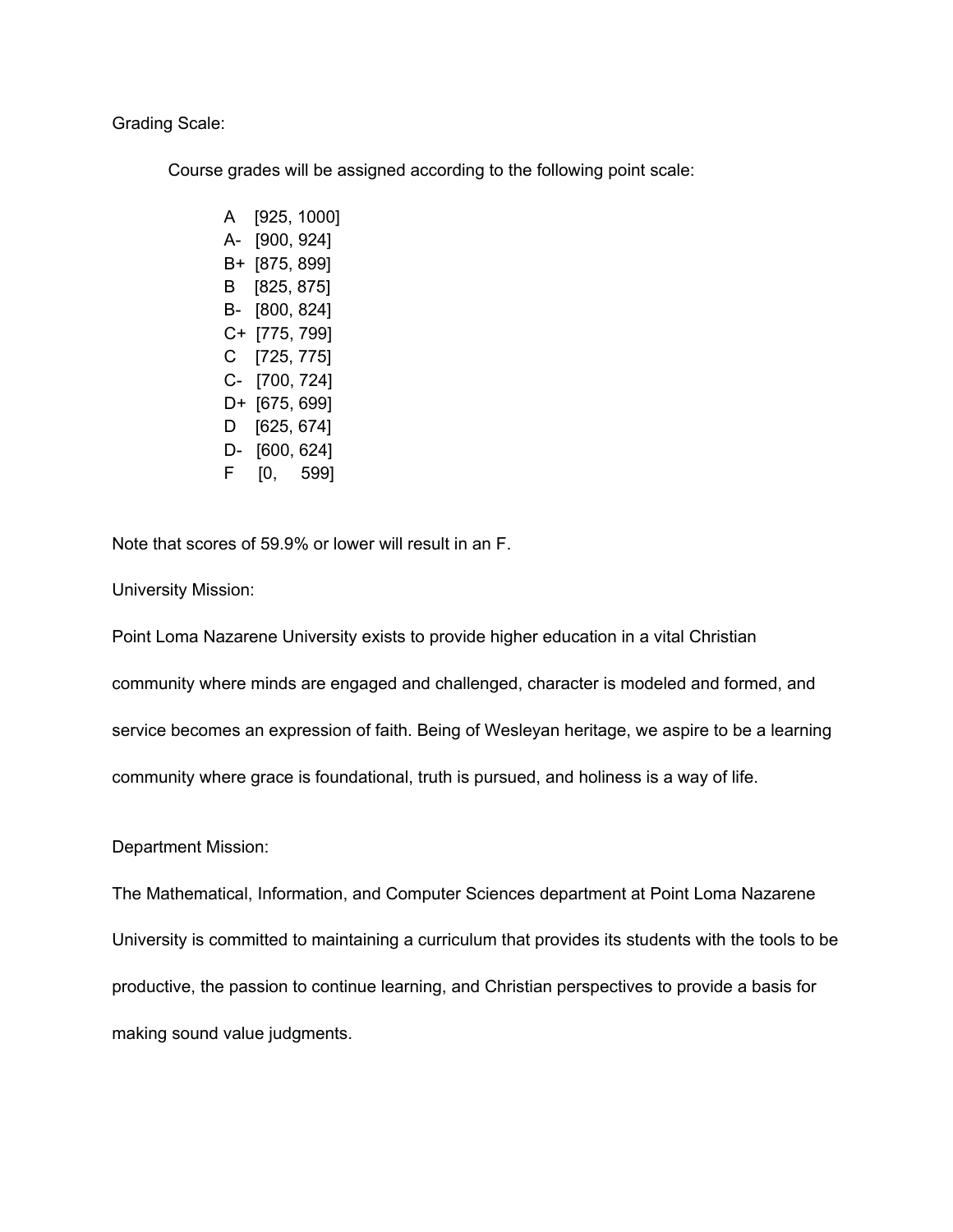Attendance:

Attendance is expected at each class session. In the event of an absence you are responsible for the material covered in class and the assignments given that day.

Regular and punctual attendance at all classes in which a student is registered is considered essential to optimum academic achievement. Therefore, regular attendance and participation in each course are minimal requirements to be met. There are no allowed or excused absences except as approved in writing by the Provost for specific students participating in certain university-sanctioned activities. Excused absences still count toward the 10%-20% limits, but allow students to make up work, quizzes, or tests missed as a result of a university-sanctioned activity. Activities of a unique nature, such as labs or other activities identified clearly on the syllabus, cannot be made up except in rare instances when instructors have given advanced, written approval for doing so. Whenever the number of accumulated absences in a class, for any cause, exceeds ten (10) percent of the total number of class meetings, the faculty member should send an e-mail to the student and the Vice Provost for Academic Administration (VPAA) warning of attendance jeopardy. If more than twenty (20) percent of the total number of class meetings is reported as missed, the faculty member or VPAA may initiate the student's deenrollment from the course without further advanced notice to the student. If the date of deenrollment is past the last date to withdraw from a class, the student will be assigned a grade of W or WF consistent with university policy in the Grading section of the catalog. There are no refunds for courses where a de-enrollment was processed. For more details see the PLNU catalog: http://catalog.pointloma.edu/content.php?catoid=18&navoid=1278#Class\_Attendance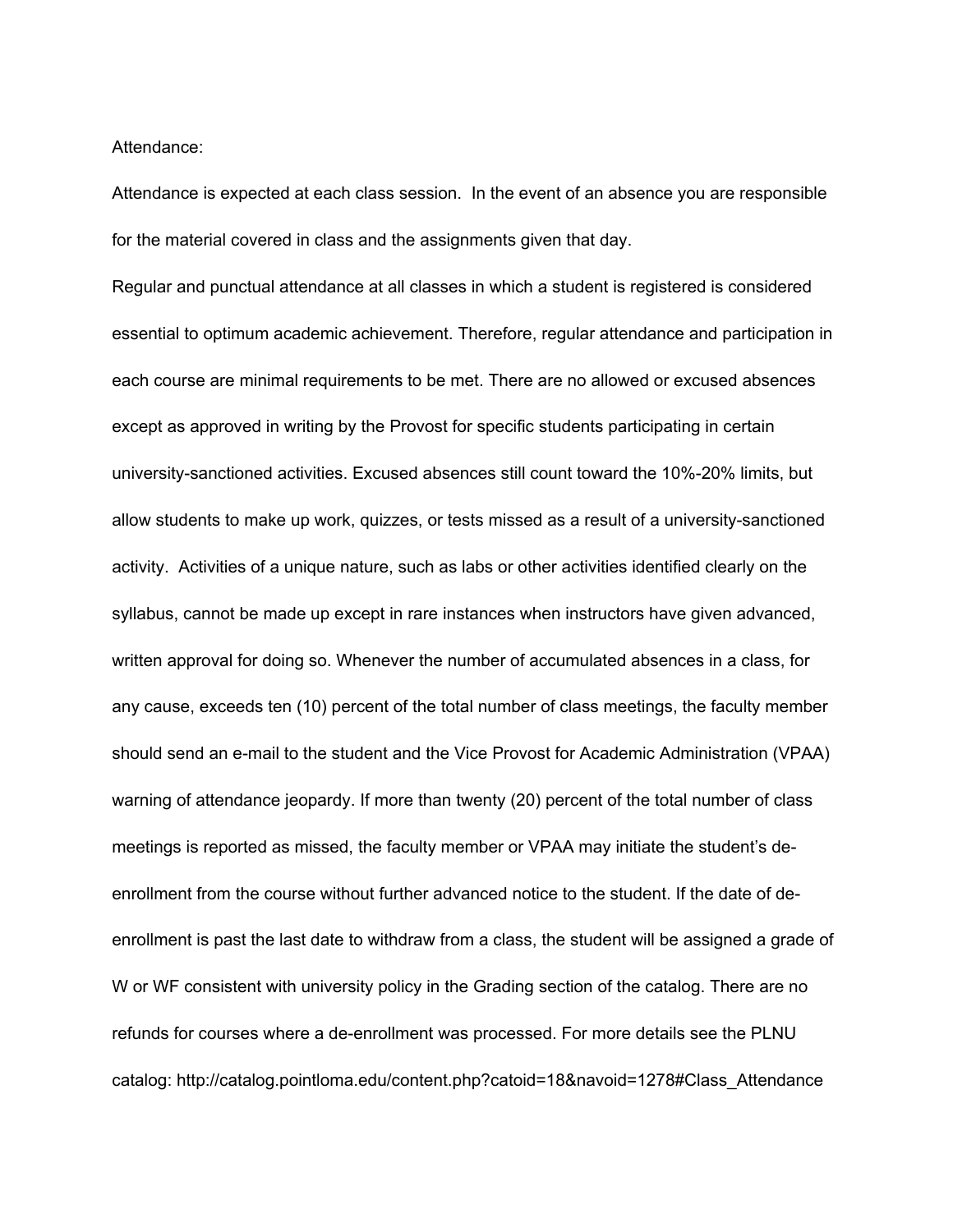Class Enrollment:

It is the student's responsibility to maintain his/her class schedule. Should the need arise to drop this course (personal emergencies, poor performance, etc.), the student has the responsibility to follow through (provided the drop date meets the stated calendar deadline established by the university), not the instructor. Simply ceasing to attend this course or failing to follow through to arrange for a change of registration (drop/add) may easily result in a grade of F on the official transcript.

#### Academic Accommodations:

While all students are expected to meet the minimum academic standards for completion of their courses as established by the instructors, students with special needs may require academic accommodations. At Point Loma Nazarene University, students requesting academic accommodations must file documentation with the Disability Resource Center (DRC), located in the Bond Academic Center. Students can also reach the Disability Resource Center by phone at 619-849-2486 or by e-mail at DRC@pointloma.edu. Once the student files documentation, the Disability Resource Center contacts the student's instructors and provides written recommendations for reasonable and appropriate accommodations to meet the individual needs of the student. This policy assists the university in its commitment to full compliance with Section 504 of the Rehabilitation Act of 1973, the Americans with Disabilities (ADA) Act of 1990, and ADA Amendments Act of 2008, all of which prohibit discrimination against students with special needs and guarantees all qualified students equal access to the benefits of PLNU programs and activities. For more details see the PLNU catalog:

http://catalog.pointloma.edu/content.php?catoid=18&navoid=1278#Academic\_Accommodations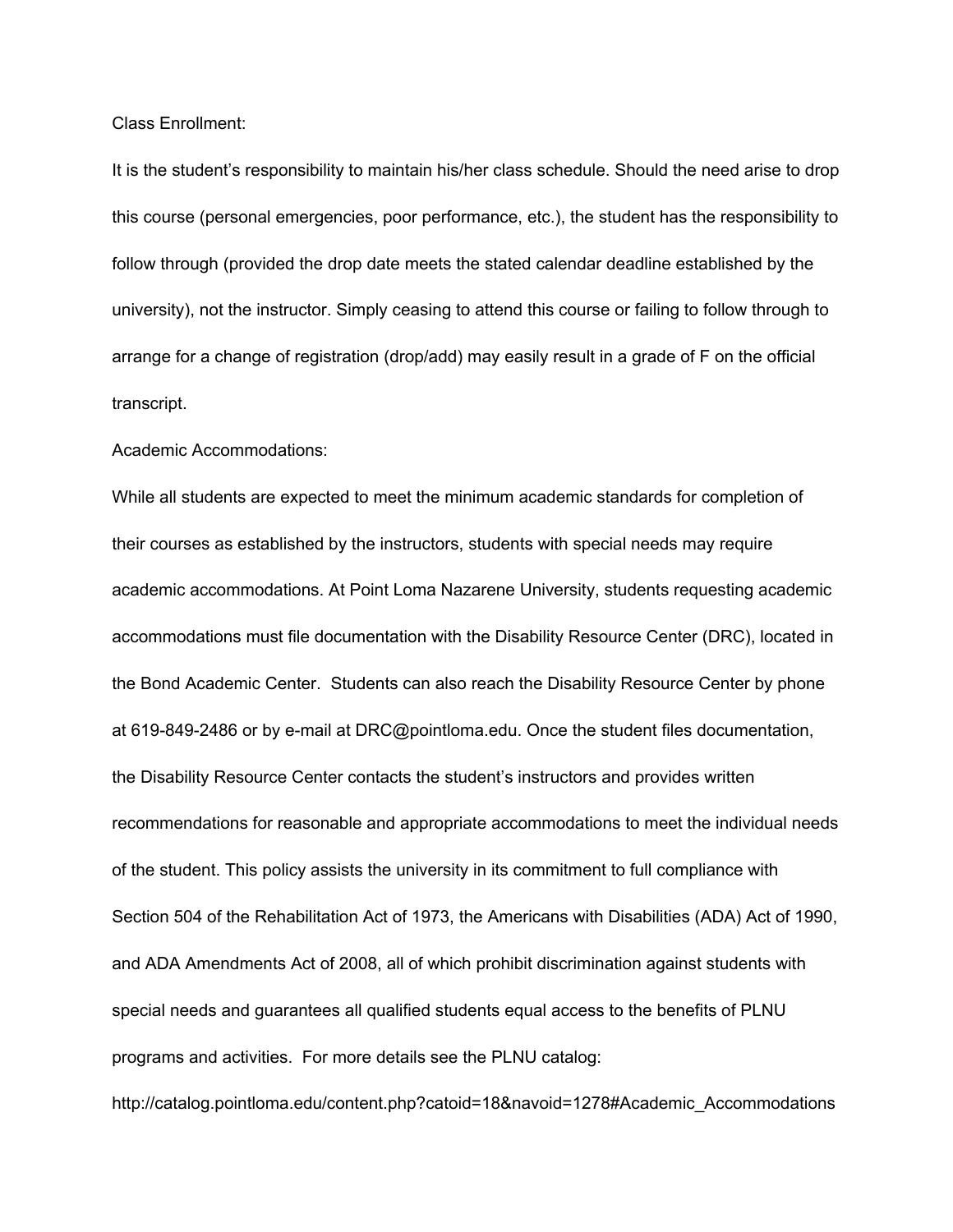Students with learning disabilities who may need accommodations should discuss options with the instructor during the first two weeks of class.

#### Academic Honesty:

The Point Loma Nazarene University community holds the highest standards of honesty and integrity in all aspects of university life. Any violation of the university's commitment is a serious affront to the very nature of Point Loma's mission and purpose. Violations of academic honesty include cheating, plagiarism, falsification, aiding academic dishonesty, and malicious interference. The details of PLNU's meaning of each of these words can be found in the PLNU catalog at:

http://catalog.pointloma.edu/content.php?catoid=18&navoid=1278#Academic\_Honesty A student remains responsible for the academic honesty of work submitted in PLNU courses and the consequences of academic dishonesty beyond receipt of the final grade in the class and beyond the awarding of the diploma. Ignorance of these catalog policies will not be considered a valid excuse or defense. Students may not withdraw from a course as a response to a consequence.

A student who is caught cheating on any item of work will receive a zero on that item and may receive an "F" for the semester. See the PLNU Catalog for a further explanation of the PLNU procedures for academic dishonesty

(http://catalog.pointloma.edu/content.php?catoid=18&navoid=1278#Academic\_Honesty).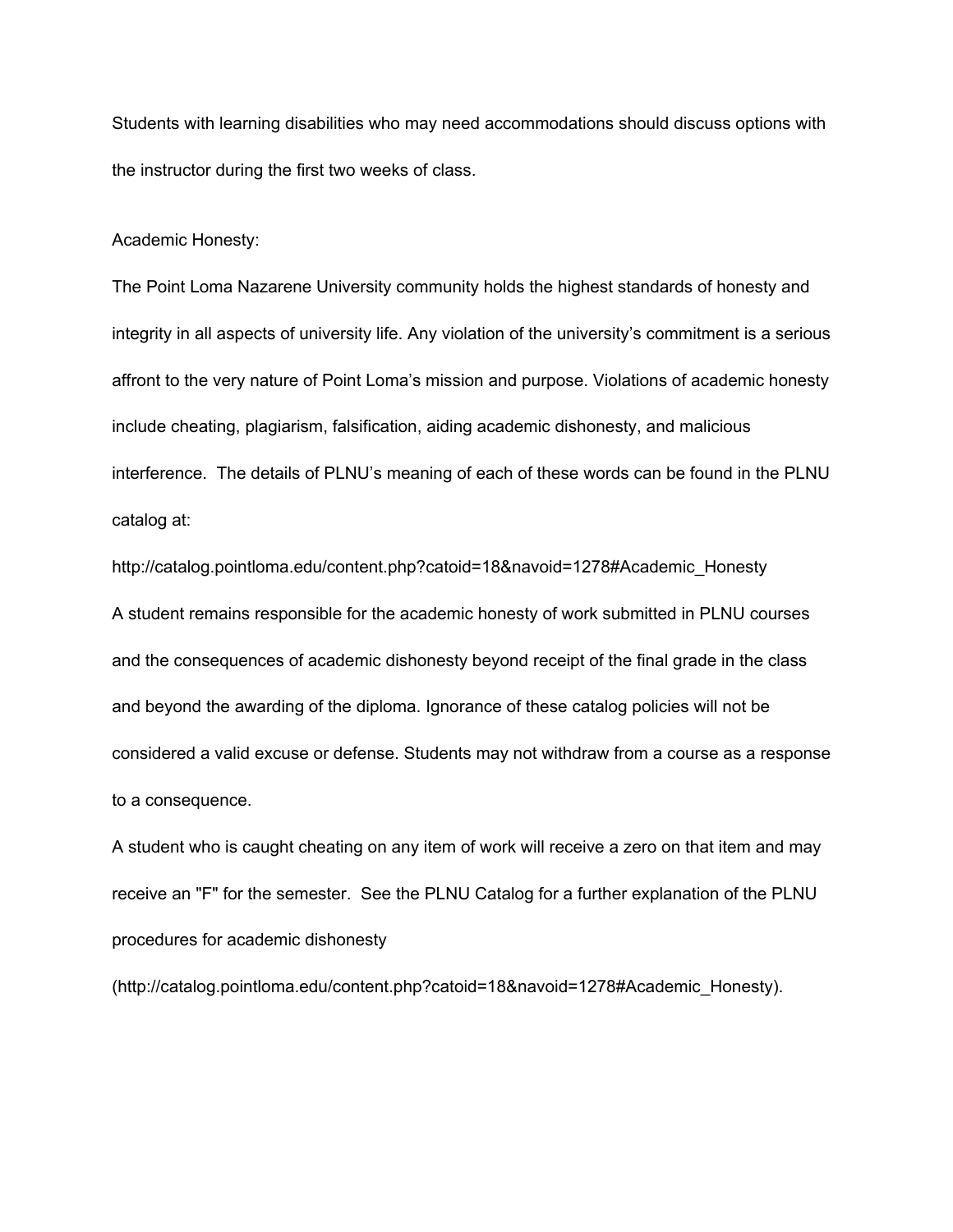Final Exam: Date and Time: Thursday, May 4, 4:30-7:00

The final exam date and time is set by the university at the beginning of the semester and may not be changed by the instructor. Only in the case that a student is required to take three exams during the same day of finals week is an instructor authorized to change the exam date and time for that particular student. The final exam is Thursday, May 4, 2017, from 4:30 to 7:00. The final exam is comprehensive.

Copyright Protected Materials:

Point Loma Nazarene University, as a non-profit educational institution, is entitled by law to use materials protected by the US Copyright Act for classroom education. Any use of those materials outside the class may violate the law.

Credit Hours:

In the interest of providing sufficient time to accomplish the stated course learning outcomes, this class meets the PLNU credit hour policy for an 3 unit class delivered over 15 weeks. Specific details about how the class meets the credit hour requirements can be provided upon request.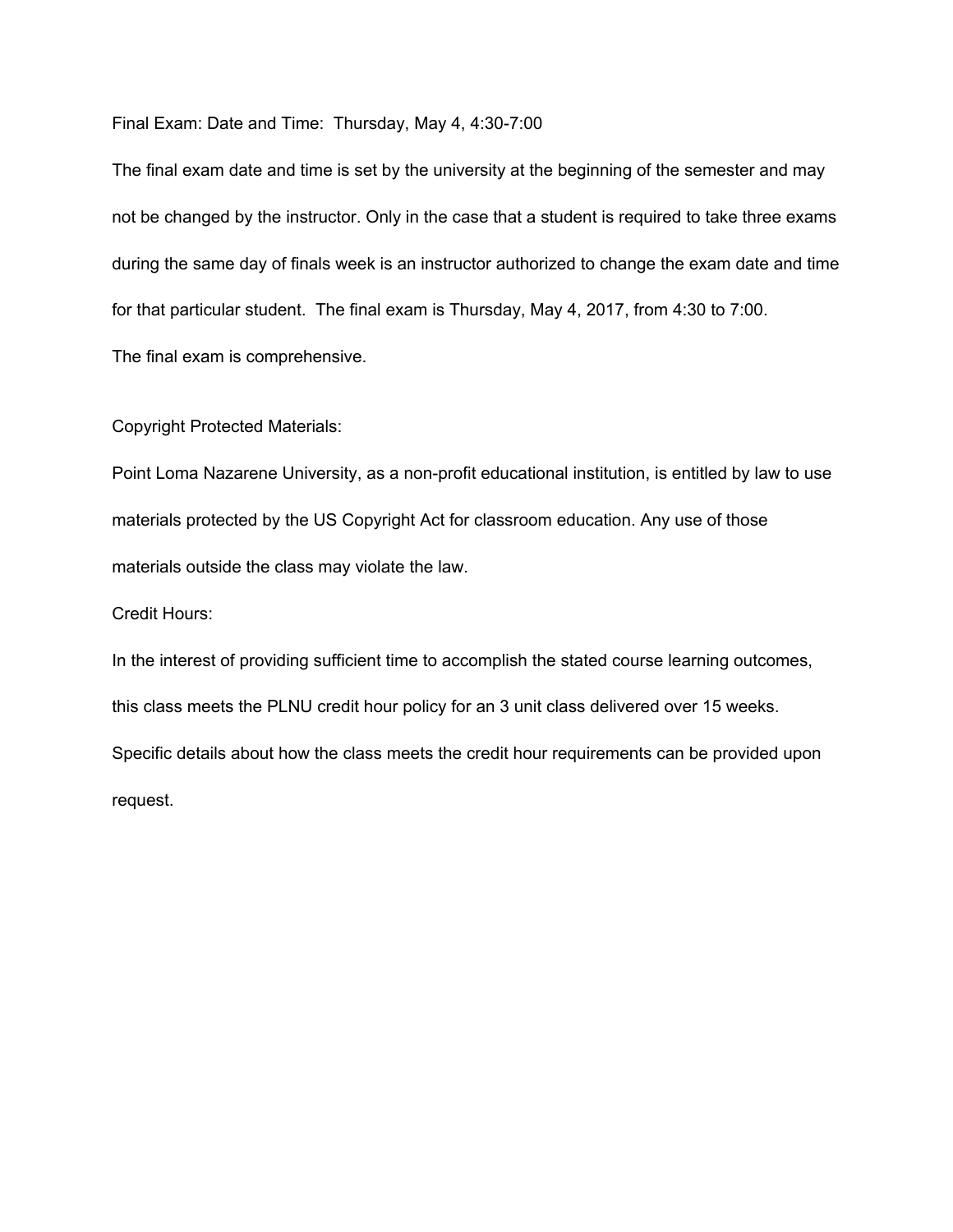# Course Description:

This course constitutes an introduction to algebra designed to meet the requirements for graduation and to prepare you for other classes for which this class is a prerequisite. We will study the real number system, solutions of linear and quadratic equations, polynomials, factoring, graphing, inequalities, and radicals.

# Course Philosophy:

Mathematics is learned primarily by doing mathematics- not simply listening to it; that is, the effective learning of mathematics is an active process, involving participation. Thus, the course aims to maximize student involvement, hence student achievement. Individual concepts in mathematics are learned (mastered as opposed to memorized) by thinking and working through numerous examples and exercises which involve these concepts; by this process mathematical concepts become familiar and less abstract.

Course Format:

# Homework:

Homework for this course will be done using the students' mymathlab account. Signup for the mathlab account is mandatory. Use the course: hankins61376. Failure to sign up by the end of the second week of the class will result in the student being dropped.

Students will do their homework online using their mymathlab account. Successful, on-time completion of these assignments will result in the accumulation of homework points. Assignments will be due each week as given on the mathlab site. An assignment is late if not completed by its deadline. Late work will be assessed a significant penalty.

#### Class Time:

Class time will be used for:

Review of last session's classwork. Distribution of handouts and worksheets. Introduction of topics from the text. Working examples from the text. Additional material presented in class. Answering students' questions on subject material. Class work Mid Term Exam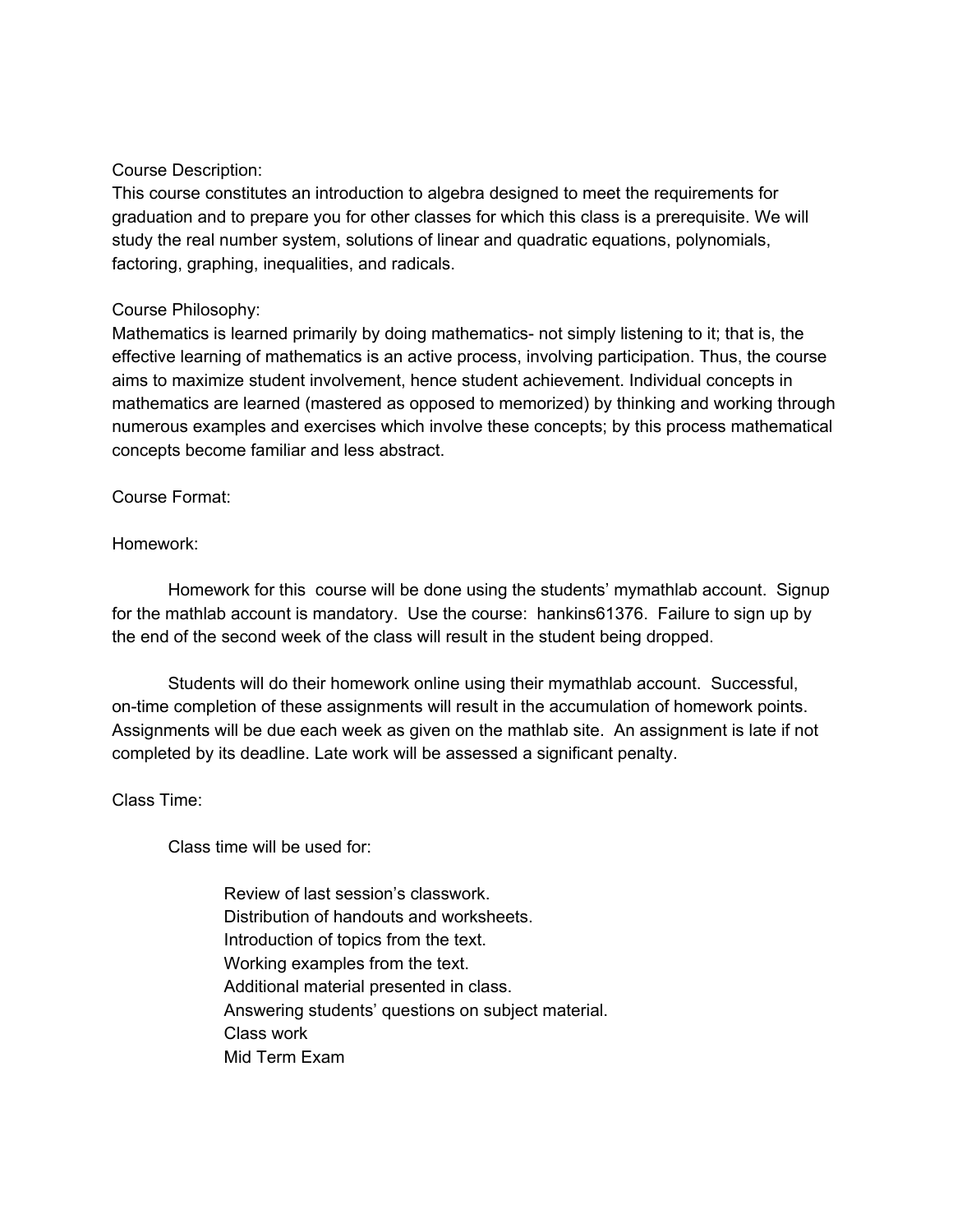### Classwork:

Classwork will be handed out at the beginning of each class and collected at the end of class. This work will be checked for completion and returned at the next class. It will be the student's responsibility to correct any mistakes in the classwork as it is reviewed. On time completion of classwork will result in the accumulation of classwork points. In-class participation, that is, answering questions posed during class, will also count toward the classwork score.

# Review Worksheets:

Review worksheets will be handed out for completion at appropriate times. On time and accurate completion of these worksheets will result in the accumulation of review points. Graded review worksheets will be returned for correction and inclusion in the student notebook.

# Student Notebook

Students will keep the syllabus, the midterm exam and any corrections to it, as well as their completed and corrected review worksheets in a 3-ring notebook with dividers. Other materials of the student's choice may also be included, such as student notes from class lectures, how-to notes on math procedures, etc. Notebooks will be graded on completeness, accuracy, neatness and presentation. Failure to keep an organized notebook in a 3 ring binder will result in a significant deduction of points for this course requirement. Notebooks will be collected and graded on the midterm and final exam dates.

# Midterm and Final Exams:

The midterm and final examinations will include problems and questions over material assigned in the text, readings and handouts, as well as material presented in class. The midterm exam will be returned for correction and inclusion in the student notebook. No examination shall be missed without prior consent by me or a well-documented emergency beyond your control. A score of zero will be assigned for an examination that is missed without prior consent or a well-documented emergency beyond your control. The examination schedule is included in the daily schedule.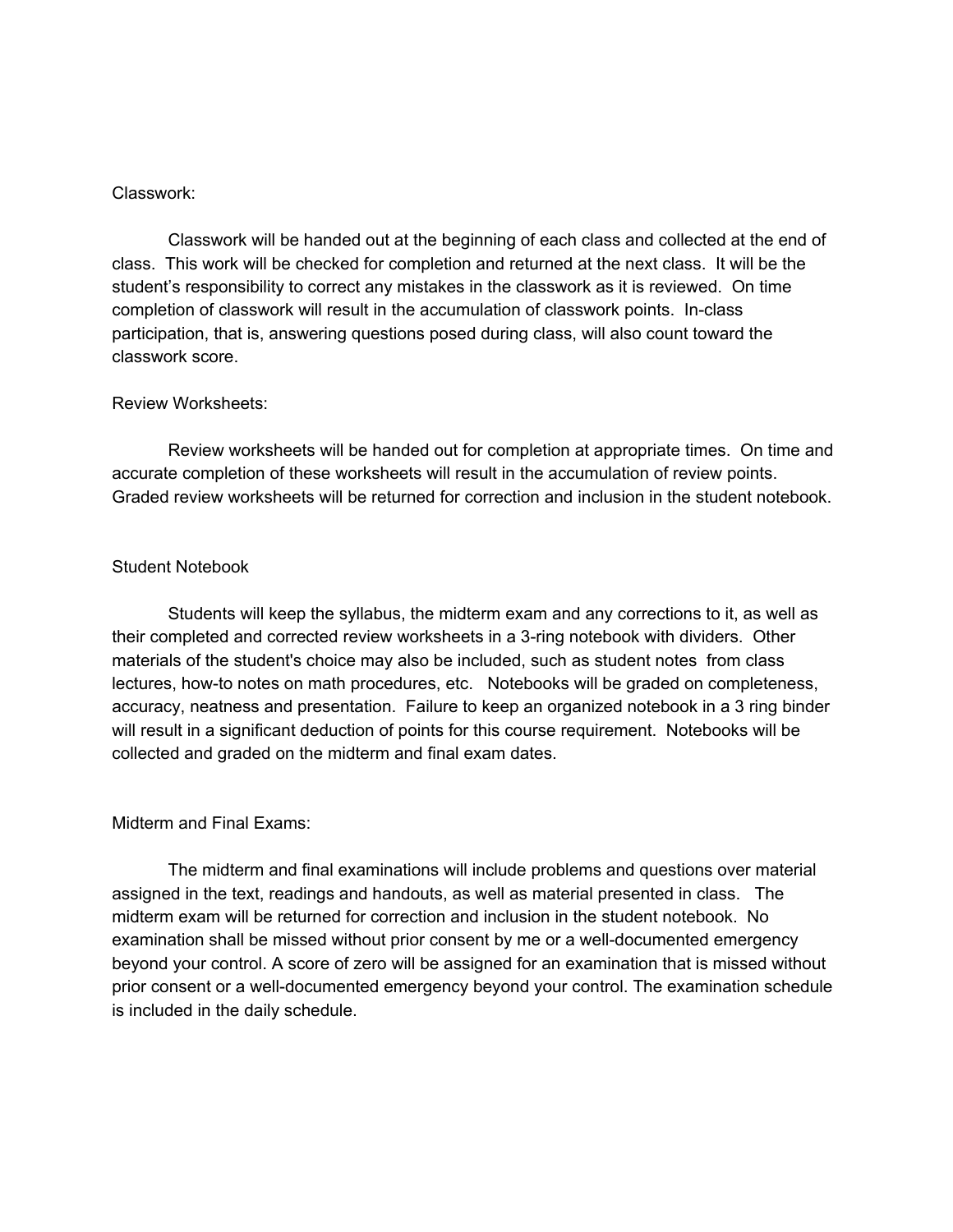### General Advice:

The key to success in this class is to attend lectures regularly and do your homework and classwork. You learn mathematics by doing it yourself. You should expect to spend approximately two hours outside of class for every one hour in class working on homework and going over concepts. When doing homework, please note it is normal to not be able to do every problem correct on the first attempt. Do not be discouraged, instead seek help.

For the mymathlab work, it is important to work the problems on paper prior to entering your answer. You will be given several tries to answer a question correctly prior to getting it wrong. If you notice a problem area, make a note of it. The more detailed your question is, the better the chance you will get a helpful answer. It is important to work the problems yourself. There are lots of extra point opportunities, so do not worry about getting every problem correct. The important thing is to try every problem.

Read the material prior to coming to class. It is not possible to learn most math "cold" the first time it is presented. If you try working the examples on your own first, you will find it easier to follow them as we work through them in class. A few minutes of study going through the next two sections the night before class will prevent major headaches and frustration during class.

# Sources of Help:

1. Me. If you have questions, ask me. Because I have a hearing disability, the best time for asking questions is during the classwork time, or during hours as listed above. For common questions, I may post a livescribe explanation on the site.

2. FREE TUTORING- Math Learning Center, RS-230. Hours are posted on the door.

3. Other classmates. Form study groups! Work together!

4. The mymathlab site: This site has alternative sources of information on the class material, including video presentations of problem solutions and video lectures.